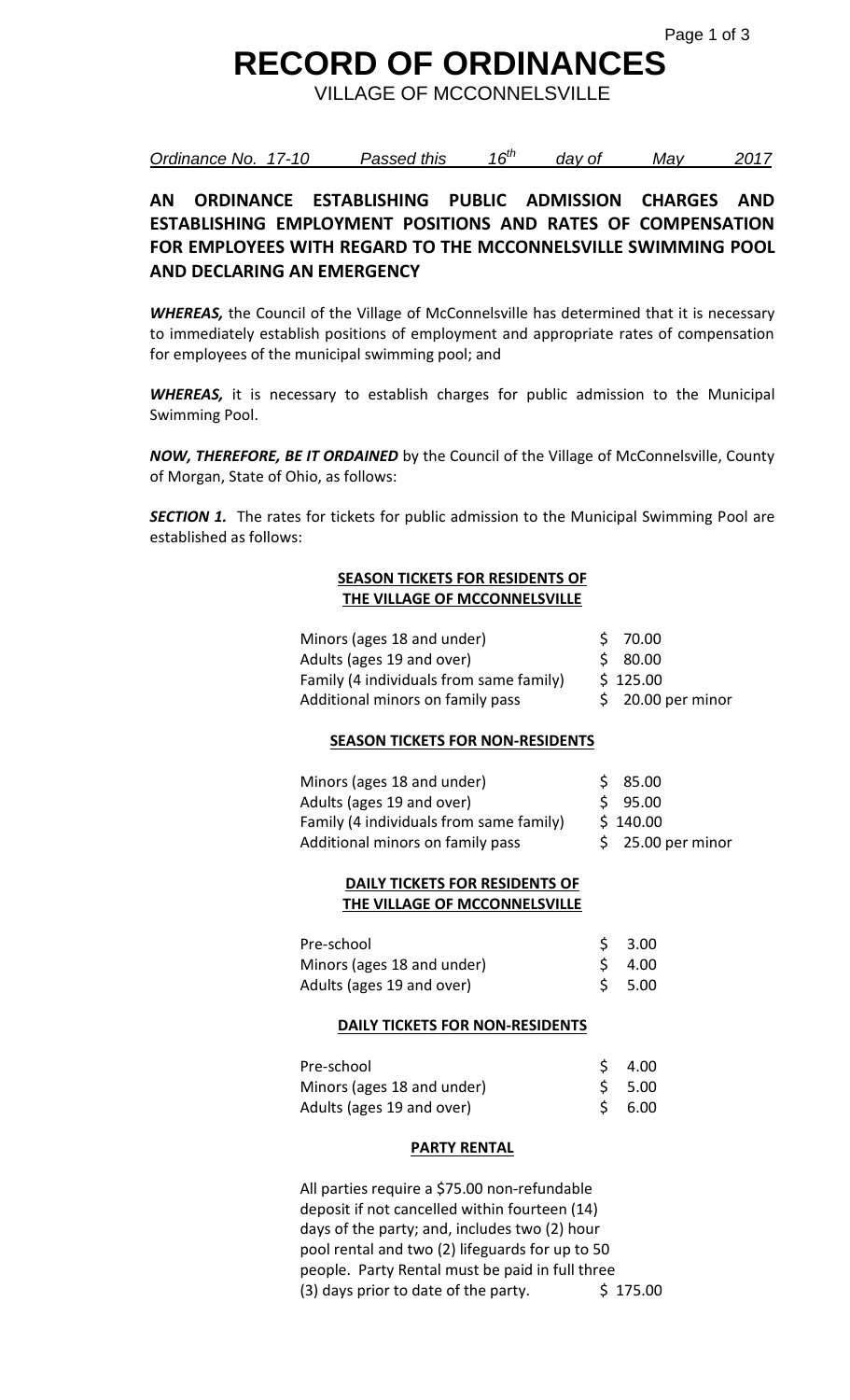## **RECORD OF ORDINANCES**

VILLAGE OF MCCONNELSVILLE

| Ordinance No. 17-10                   |  | Passed this                                                  | $16^{th}$ | day of  | May            | 2017 |
|---------------------------------------|--|--------------------------------------------------------------|-----------|---------|----------------|------|
|                                       |  | Increments of 25 people requires an<br>additional lifeguard. |           | \$      | 10.00 per hour |      |
| <b>BUILDING RENTAL</b>                |  |                                                              |           |         |                |      |
| Two hour building rental              |  |                                                              |           | \$75.00 |                |      |
| <b>SWIMMING LESSONS &amp; CLASSES</b> |  |                                                              |           |         |                |      |
|                                       |  | All persons                                                  |           |         | \$40.00        |      |

**SECTION 2.** The Village establishes the position of Pool Manager. The Pool Manager will report directly to the Village Administrator. The Pool Manager's responsibilities are; but not limited to, as follows;

- 1. The daily operation of the pool.
- 2. Overseeing all employees.
- 3. Overseeing the collection of any monies either for pool passes, concessions, pool rental and any other activity that may generate monies for the pool.
- 4. Balancing the daily income of monies and seeing that it gets deposited.
- 5. Prepare and maintain any necessary paper work for the operation of the pool.
- 6. Make sure any necessary paper work and all of the bank deposit information gets to the Fiscal Officer in a timely manner.
- 7. Schedule all pool events.
- 8. Make up work schedules for the Lifeguards and Assistant Pool Manager.
- 9. Any other work that pertains to the operation of the pool to make sure it operates in a safe and productive manner or any other duties as directed by the Village Administrator pertaining to the operations of the pool.

**SECTION 3.** The Village establishes the position of Assistant Pool Manager. The Assistant Pool Manger will report directly to the Pool Manger. The Assistant Pool Manager's responsibilities are; but not limited to, as follows;

- 1. Assist the Pool Manager in the daily operations of the pool.
- 2. Take care of the operations of the pumps, filters and the chemicals needed to operate the pool.
- 3. Assist in overseeing the employees.
- 4. Serve as a Lifeguard.
- 5. Serve as Swimming Instructor for all swimming lessons.
- 6. Perform the Pool Manager's responsibilities whenever the Pool Manager is off.
- 7. Any other work that pertains to the operation of the pool to make sure it operates in a safe and productive manner or any other work as directed by the Pool Manager or Village Administrator pertaining to the operations of the pool.

**SECTION 4.** The Village establishes twelve (12) positions called Lifeguard. The Lifeguard(s) will report directly to the Pool Manager.

**SECTION 5.** The Pool Manager of the Swimming Pool shall have the discretion to schedule private swimming parties at the fees described herein above.